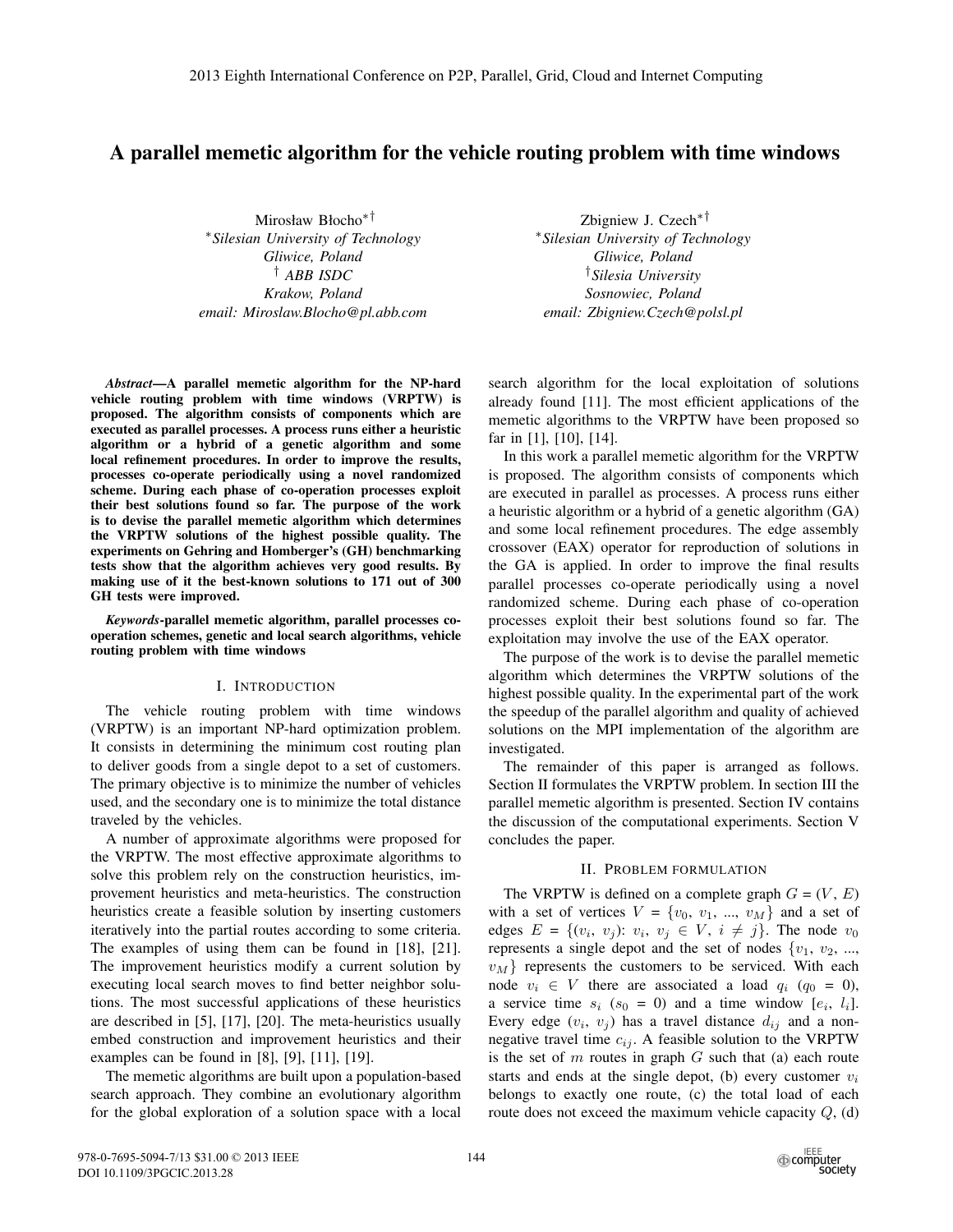1: // *First stage - generating initial population of solutions* 2:  $m \leftarrow R(RM(0));$  $\triangleright$  *m* - minimum number of routes 3: for  $j \leftarrow 1$  to  $N_{pop}$  do 4:  $\sigma_j \leftarrow \text{RM}(m); \quad \sigma_j \leftarrow \text{LocalSearch}(\sigma_j);$ 5: end for 6: // *Second stage - minimizing total travel distance* 7: for  $P_i \leftarrow P_1$  to  $P_N$  do in parallel 8: while not *f inished* do *-* $\rhd$  compute a generation of solutions 9: generate a random permutation  $r(j) \in \{1, 2, ..., N_{non}\}$ ; 10: **for**  $j \leftarrow 1$  to  $N_{pop}$  do 11:  $\sigma_A \leftarrow \sigma_{r(j)}$ ;  $\sigma_B \leftarrow \sigma_{r((j+1)\%N_{pop})}$ ; 12: **if**  $\sigma_A \neq \sigma_B$  then 13:  $\sigma_{best} \leftarrow \sigma_A;$ 14: **for**  $k \leftarrow 1$  to  $N_{ch}$  do 15:  $\sigma_{ch} \leftarrow \text{EAX}(\sigma_A, \sigma_B);$ 16:  $\sigma_{ch} \leftarrow \text{Repair}(\sigma_{ch}); \quad \sigma_{ch} \leftarrow \text{LocalSearch}(\sigma_{ch});$ 17: **if**  $\sigma_{ch}$  is feasible and  $F_{td}(\sigma_{ch}) < F_{td}(\sigma_{best})$  then 18:  $\sigma_{best} \leftarrow \sigma_{ch};$ 19: end if 20: end for 21:  $\sigma_{r(j)} \leftarrow \sigma_{best};$ 22: else 23:  $\sigma_A \leftarrow \text{Perturb}(\sigma_A);$ 24: end if 25: end for 26:  $f inished \leftarrow Cooperate();$ 27: end while 28: end for 29: **return** the best individual solution  $\sigma_{best}$  in the population;  $\triangleright$  *P*<sub>1</sub> returns  $\sigma_{best}$ 



the service at each customer  $v_i$  begins between  $e_i$  and  $l_i$ . The VRPTW is a bicriterion optimization problem with the hierarchical objectives. A desired solution to the VRPTW is a feasible solution with the minimum number of routes (primary objective) and the minimum total travel distance (secondary objective). As mentioned before, the VRPTW is NP-hard. Therefore the purpose of this work is to construct the parallel memetic algorithm which finds the VRPTW solution of the highest possible quality. Let (*m, D*) represent a solution  $\alpha$ , where  $m$  is a number of routes and  $D$  is a total travel distance of this solution. Then we say that a solution  $\beta$  represented by  $(m_1, D_1)$  is of better quality, if either  $m_1 < m$  or  $(m_1 = m$  and  $D_1 < D$ .

## III. PARALLEL MEMETIC ALGORITHM

The parallel memetic algorithm (PMA) consists of two stages in which the number of routes and the total travel distance are minimized independently (Fig. 1). In the first stage (lines 1–5) the minimum number *m* of routes in the VRPTW solutions is established. Furthermore, an initial population of solutions consisting of *m* routes is generated in each parallel process. In the second stage (lines 6–29) employing these populations a solution with the minimum total travel distance is found. In order to improve the final results and accelerate convergence of computation, the parallel processes executing the algorithm co-operate with each other in both stages.

#### *A. Route number minimization*

At the beginning of the first stage of the PMA (line 2, Fig. 1) the minimum number *m* of routes is established by calling the parallel heuristic algorithm RM shown in Fig. 2 [4]. The RM algorithm uses the EAX operator which is performed in co-operation phases (line 18, Fig. 2). The EAX operator creates offspring solutions by removing and replacing edges in two parent solutions without altering the orientation of edges<sup>1</sup>. The execution of the operator takes  $\mathcal{T}_{EAX}(M) = O(M^2)$  time, where M is a number of customers in each parent solution [2]. The RM heuristic

<sup>1</sup>The EAX operator was first suggested for the traveling salesman problem by Nagata and Kobayashi [15], and was afterwards adapted for the capacitated vehicle routing problem by Nagata [12] and for the VRPTW by Nagata and Bräysy [13], [14].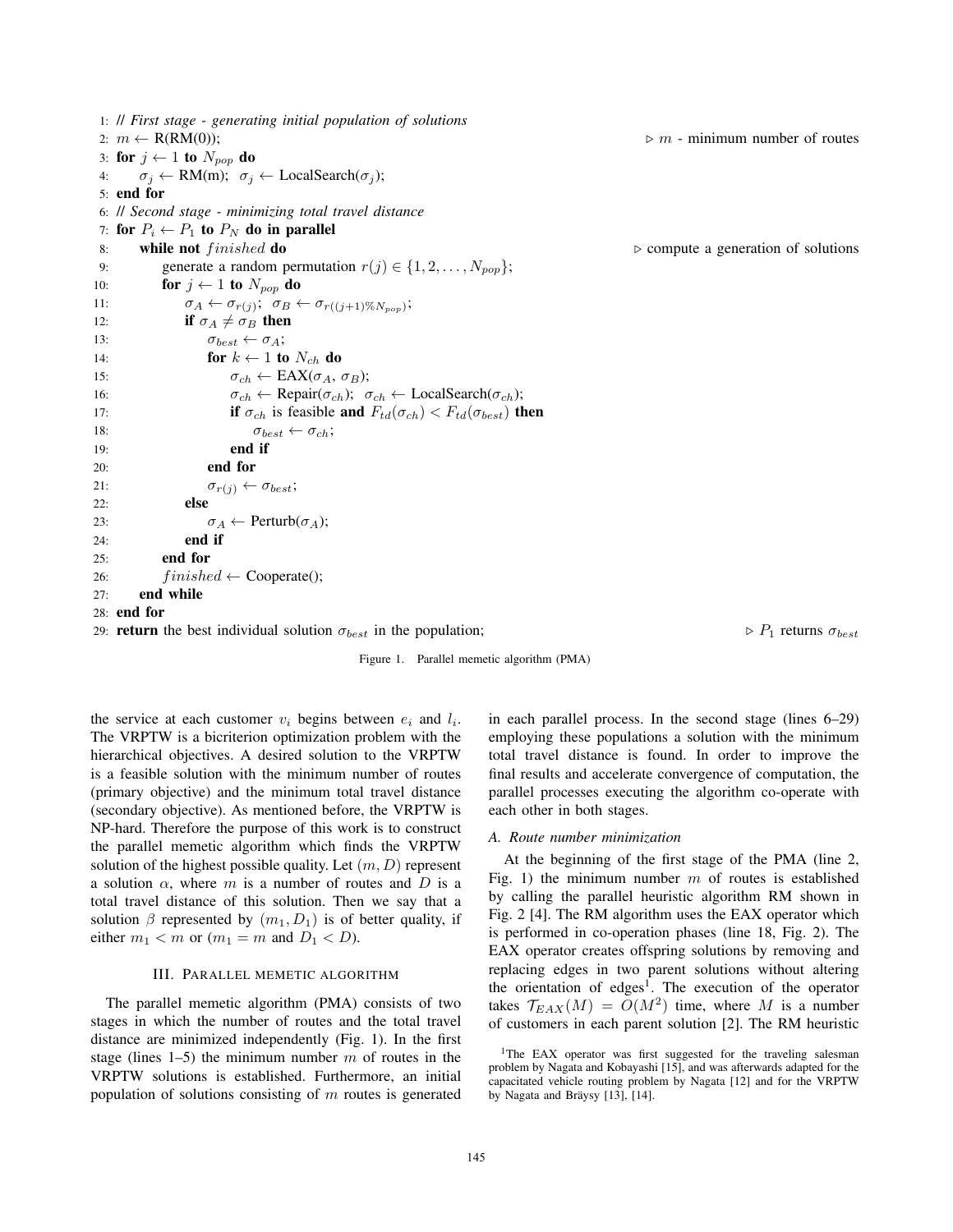1: function RM(m) 2: for  $P_i \leftarrow P_1$  to  $P_N$  do in parallel 3: create an initial solution  $\sigma$ ; 4: while not *finished* do *-* $\rhd$  remove a randomly chosen route 5: initialize *EP* and penalty counters  $p[v_i] := 1, j = 1, 2, ..., M$ ; 6: **while**  $EP \neq \emptyset$  and not *finished* do  $\triangleright$  insert ejected customers 7: **if**  $S_i^{fe}(v_r, \sigma) \neq \emptyset$  then 8:  $σ ← a new solution σ' chosen randomly from S<sub>i</sub><sup>fe</sup>(v<sub>r</sub>, σ);$ 9: else 10:  $\sigma \leftarrow \text{Squeeze}(v_r, \sigma);$ 11: end if 12: **if**  $v_r \notin \sigma$  **then** 13:  $p[v_r] := p[v_r] + 1;$ 14:  $\sigma \leftarrow \sigma'$  from  $S_{ej}(v_r, \sigma)$  with minimum  $P_{sum} = \sum_{j=1}^{k_m} p[v_{out}^{(j)}];$ 15: add the ejected customers:  $v_{out}^{(1)}$ ,  $v_{out}^{(2)}$ , ...,  $v_{out}^{(k_m)}$  to the *EP*; 16:  $\sigma \leftarrow \text{Perturb}(\sigma);$ 17: end if 18:  $f inished \leftarrow Cooperate();$ 19: end while 20: end while 21: end for 22: **return** the best solution  $σ_{best}$  from all processes;  $\triangleright$  *P*<sub>1</sub> returns  $\sigma_{best}$ 23: end function

Figure 2. Parallel algorithm for minimizing the number of routes (RM)

algorithm includes *N* components which are executed in parallel as processes  $P_1$ ,  $P_2$ , ...,  $P_N$  (line 2, Fig. 2). The algorithm starts with an initial solution  $\sigma$  in which each customer is served individually by a single vehicle (line 3). The attempts to decrease the number of routes in  $\sigma$  are then made, until the total execution time reaches a specified time limit  $T_{RM}$  (lines 4-20).

The RM algorithm proceeds as follows. A randomly chosen route is removed from the current solution  $\sigma$  and the set of unserved customers from this route is used to initialize the ejection pool *EP* (line 5). The pool holds all customers currently missing from  $\sigma$ . The penalty counters  $p[v_i]$  initialized to 1 (line 5) indicate how many times the attempts to re-insert a given customer failed. Then, the continuous attempts to insert the unserved customers into the remaining routes are undertaken (lines 6–19) without violating the capacity and time windows constraints. These attempts are made until all customers from *EP* are inserted into  $\sigma$ , or the execution time exceeds its limit. At first, a customer  $v_r$  is selected from *EP* and a set  $S_i^{fe}(v_r, \sigma)$ containing all possible insertions of  $v_r$  into  $\sigma$  is formed. If there exists at least one such solution then it is selected randomly from this set (line 8), otherwise the squeezing of  $\sigma$  is carried out (line 10). The Squeeze function temporarily accepts an infeasible insertion of  $v_r$  with the minimal value of some penalty function  $F_p(\sigma)$ , and a solution with the smallest penalty is selected. Then, a number of local search moves is carried out on this solution to restore its feasibility. If the squeezing is not successful then the penalty counter  $p[v_r]$  is increased by 1 (line 13) and the ejections of previously inserted customers are performed (up to a limit *k*<sup>m</sup> of ejected customers). The set  $S_{ej}(v_r, \sigma)$  is formed, which includes a number of solutions with various combinations of ejected customers and  $v_r$  inserted at different route positions. A solution  $\sigma'$  with the minimum sum of the penalty counters is selected from  $S_{ej}(v_r, \sigma)$  (line 14) and it replaces the current solution, while the ejected customers are inserted into the *EP* (line 15). In order to obtain better diversification of populations, the solution  $\sigma$  is perturbed by a number of local search moves (line 16).

As mentioned earlier, at the first stage of the PMA the initial population of  $N_{pop}$  feasible solutions consisting of *m* routes in every process is created (lines 3– 5, Fig. 1). A single execution of each of the refinement functions LocalSearch, Perturb, Squeeze and Repair takes  $O(M^2)$  time [2]. Let  $\mathcal{T}_{RM}(N,M)$  denote the execution time of the RM algorithm, where *N* and *M* are numbers of processes and customers, respectively. Then the time taken by the first stage of the PMA (lines 1–5) is  $\mathcal{T}_1(N,M) = \mathcal{T}_{RM}(N,M) + N_{pop}(\mathcal{T}_{RM}(N,M) + cM^2) =$  $O(\mathcal{T}_{RM}(N,M)+M^2)$ , for some constant *c*. It can be shown [2] that the average execution time of the RM algorithm is  $\mathcal{T}_{RM}(N,M) = O(M^{2.7} + N \cdot M^2)$  (the second term corresponds to co-operation cost; see subsection III-B), thus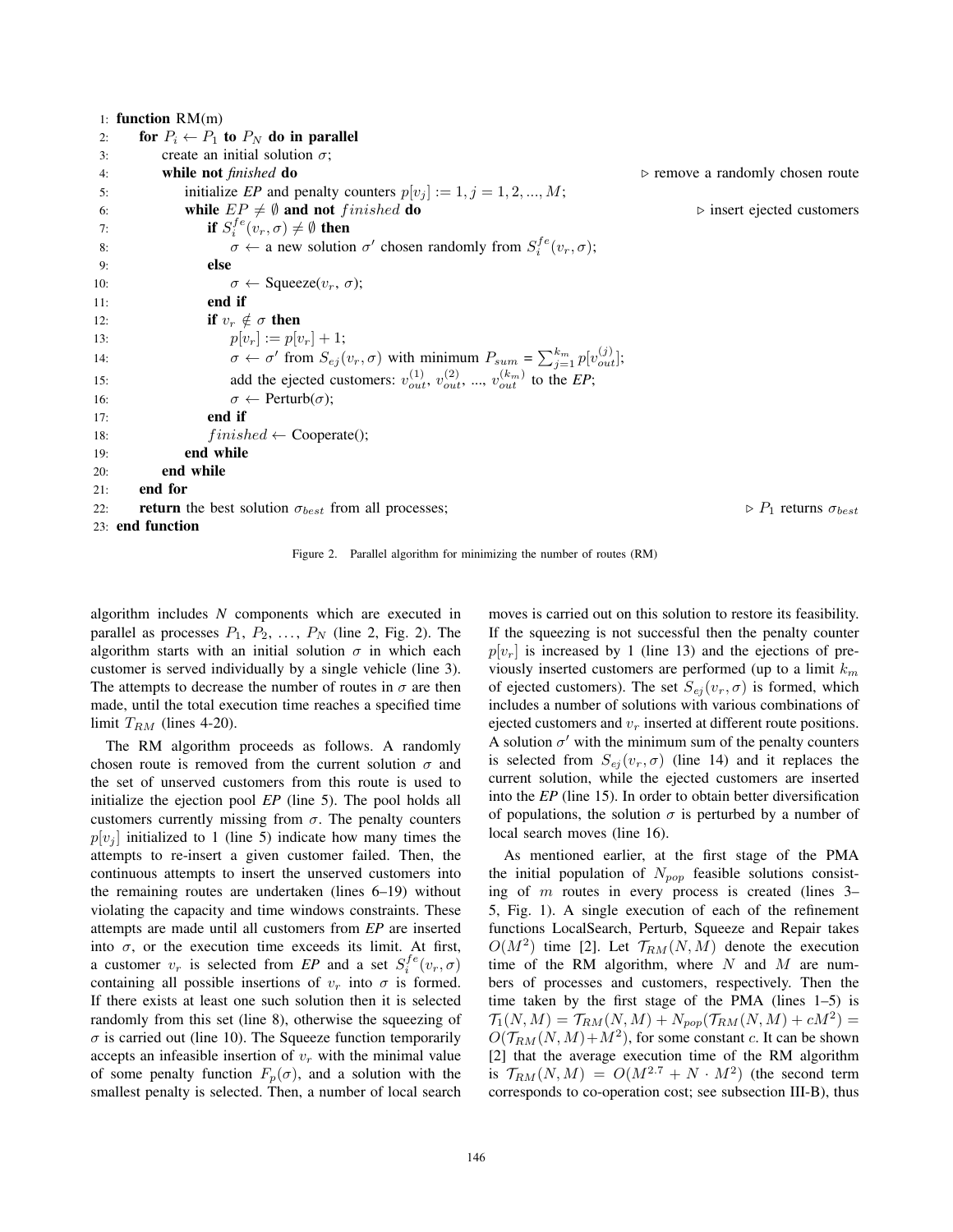*σ*(init) <sup>1</sup> <sup>⇒</sup> *<sup>σ</sup>*(init) <sup>2</sup> <sup>⇒</sup> *<sup>σ</sup>*(init) <sup>3</sup> ⇒ ••• ⇒ *<sup>σ</sup>*(init) <sup>N</sup>−<sup>1</sup> <sup>⇒</sup> *<sup>σ</sup>*(init) <sup>N</sup> <sup>⇒</sup> *<sup>σ</sup>*(init) 1 ↓↓↓ ↓↓↓ *σ*(1·δc) <sup>1</sup> <sup>⇒</sup> *<sup>σ</sup>*(1·δc) <sup>2</sup> <sup>⇒</sup> *<sup>σ</sup>*(1·δc) <sup>3</sup> ⇒ ••• ⇒ *<sup>σ</sup>*(1·δc) <sup>N</sup>−<sup>1</sup> <sup>⇒</sup> *<sup>σ</sup>*(1·δc) <sup>N</sup> <sup>⇒</sup> *<sup>σ</sup>*(1·δc) 1 ↓↓↓ ↓↓↓ *σ*(2·δc) <sup>1</sup> <sup>⇒</sup> *<sup>σ</sup>*(2·δc) <sup>2</sup> <sup>⇒</sup> *<sup>σ</sup>*(2·δc) <sup>3</sup> ⇒ ••• ⇒ *<sup>σ</sup>*(2·δc) <sup>N</sup>−<sup>1</sup> <sup>⇒</sup> *<sup>σ</sup>*(2·δc) <sup>N</sup> <sup>⇒</sup> *<sup>σ</sup>*(2·δc) 1 ↓↓↓ ↓↓↓ • • • ••• • • • ↓↓↓ ↓↓↓ *σ*(r·δc) <sup>1</sup> <sup>⇒</sup> *<sup>σ</sup>*(r·δc) <sup>2</sup> <sup>⇒</sup> *<sup>σ</sup>*(r·δc) <sup>3</sup> ⇒ ••• ⇒ *<sup>σ</sup>*(r·δc) <sup>N</sup>−<sup>1</sup> <sup>⇒</sup> *<sup>σ</sup>*(r·δc) <sup>N</sup> <sup>⇒</sup> *<sup>σ</sup>*(r·δc) 1

Figure 3. Co-operation of parallel processes  $(\sigma_i^{(init)}$  - initial solution of  $P_i$ ;  $\sigma_i^{(j \cdot \delta_c)}$  - *j* co-operation phase of  $P_i$ ;  $\delta_c$  - number of steps between co-operations; *r* - number of co-operation phases;  $\Rightarrow$  - data transfer;  $\downarrow$  - progress of process execution)

$$
\mathcal{T}_1(N,M) = O(\mathcal{T}_{RM}(N,M) + M^2) = O(M^{2.7} + N \cdot M^2).
$$

#### *B. Co-operation of parallel processes*

The processes co-operate periodically in both stages of the PMA. In the first stage they co-operate every  $\delta_{RM}$ step of inserting the ejected customers (smaller  $\delta_{RM}$  means higher frequency of co-operation), and in the second stage every  $\delta_{DM}$  computed generation. At the beginning of each co-operation phase (line 26, Fig. 1, and line 18, Fig. 2) the master process<sup>2</sup>  $P_1$  generates a random permutation of process numbers and broadcasts it asynchronously to the remaining processes. This permutation determines the order in which processes co-operate in a given phase. Each cooperation phase is started by process  $P_1$  which sends its best solution found so far to process  $P_2$  (Fig. 3). Such a chain of transfers continues in a pipeline fashion for the pairs of processes  $(P_2, P_3)$ ,  $(P_3, P_4)$ , ..., until the last process  $P_N$ in a current permutation obtains the best solution from all the processes. The co-operation scheme constitutes a ring, thus this solution is sent back from process  $P_N$  to  $P_1$ .

If during a co-operation phase any process  $P_i$  receives from its neighbor a solution of better quality (see section II) then this solution replaces the current one in  $P_i$ . Otherwise, the EAX operator is performed on a pair of solutions (received and the current one in  $P_i$ ) what results in a child solution  $\sigma_{ch}$ . If  $\sigma_{ch}$  is not feasible, then the local search moves are performed to restore its feasibility. If the repair is successful then a child solution  $\sigma_{ch}$  replaces the current solution. The co-operation among processes is carried out in order to improve the quality of a final solution through the deeper exploration of the search space and better convergence of computation. The randomized scheme of co-operation allows for a more diverse reproduction of solutions, since the EAX operator can be performed on a pair of solutions of neighbor processes. One of these solutions is always the best achieved so far by a process. The way the processes co-operate guarantees that after each co-operation phase the master process  $P_1$  holds the best solution found by all the processes.

Last but not least, non-blocking operations for data transferring are used to make the co-operation as fast as possible. This is important because in the presence of limits imposed on the execution time of the PMA (see subsection IV-A), a fast scheme allows for more co-operation phases to be carried out. At the end of each co-operation phase a process has to wait for already started operations to be finished (all communication operations are asynchoronous). During this waiting time the process continues its work, e.g. creation of a generation of solutions. As a result, computation is overlapped with communication. A two-step procedure of passing data between processes is also introduced. In the first step, only a number of routes *m* or a total travel distance *D* (depending on the PMA stage) is sent to a neighbor process, along with the information whether a complete solution will be sent in the second step. The complete solution is sent only if *m* or *D* of solutions have decreased, comparing to their values in the last co-operation phase. Clearly, a single cooperation phase takes time  $\mathcal{T}_C(N,M) = O(N \cdot M^2)$ .

## *C. Distance minimization*

The total travel distance is minimized in the second stage of the PMA (lines 6–29, Fig. 1). To this aim the set of processes  $P_1$ ,  $P_2$ , ...,  $P_N$ , each executing a memetic algorithm is run. The processes co-operate with each other using the randomized co-operation scheme described in subsection III-B. The main while loop of the memetic algorithm contains the operations required to create a single generation of solutions (lines 9–25), and to carry out the co-operation phase (line 26). In each iteration a random permutation of solutions is generated, so as to diversify the search process (line 9). Then, parent solutions  $\sigma_A$  and  $\sigma_B$ are selected (line 11). In order to avoid having the same individuals in a population, some perturbing steps on  $\sigma_A$ are performed in case when  $\sigma_A = \sigma_B$  (line 23). If these

<sup>&</sup>lt;sup>2</sup>We distinguish process  $P_1$  calling it master. It decides on the order in which processes co-operate. It also controls the execution time of both stages of the algorithm by sending to processes the signal to finish computation when this time elapses.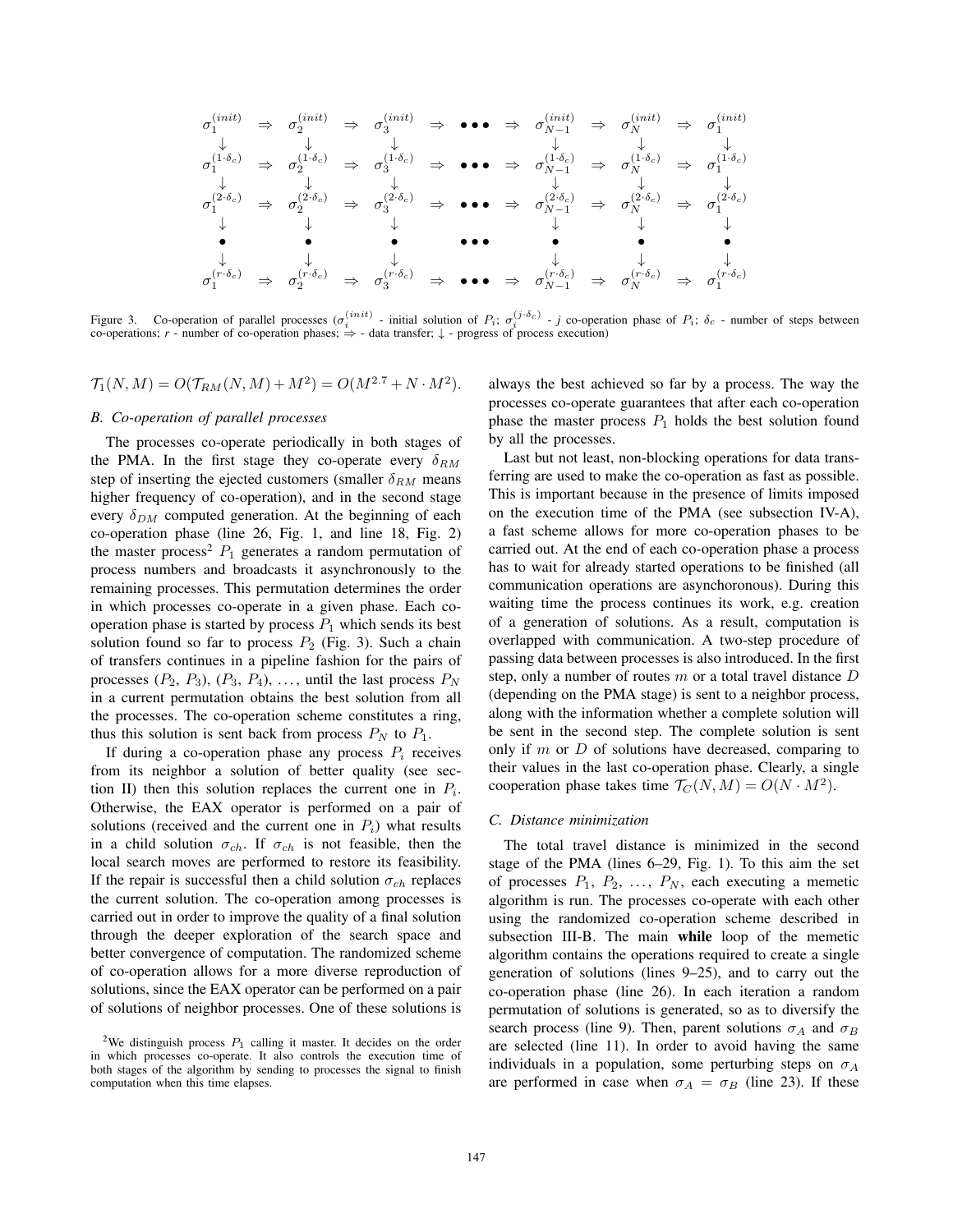solutions are different, then solution  $\sigma_A$  is copied into  $\sigma_{best}$ , which holds the best solution in a current iteration (line 13). The EAX operator is carried out on solutions  $\sigma_A$  and  $\sigma_B$ , and a child solution  $\sigma_{ch}$  is obtained. If it is not feasible, then the repair is undertaken to fix the violated constraints (line 16). In addition it is enhanced by a number of local search moves which reduce the total travel distance (line 16). If a child solution  $\sigma_{ch}$  has a smaller total travel distance than the best solution  $\sigma_{best}$ , then the latter is replaced with  $\sigma_{ch}$  (line 18). Note that processes  $P_1$ ,  $P_2$ , ...,  $P_N$  cooperate periodically every  $\delta_{DM}$  step (line 26). In a step a single generation of solutions is computed (lines 9–25). The analysis shows [2] that the average execution time of the second stage of the PMA is  $\mathcal{T}_2(N,M) = O(M^2 + N \cdot M^2)$ . The time complexities of both stages of the PMA grow linearly with the number of processes *N*. Therfore one may expect that in the presence of execution time limits imposed on the PMA (see subsection IV-A), when *N* increases, a number of attempts to decrease a route number in the RM algorithm, and a number of computed generations in the second stage of the PMA will decrease. Most likely, however, this will be compensated by co-operation of a larger number of processes.

### IV. COMPUTATIONAL EXPERIMENTS

#### *A. Settings*

The PMA was implemented in C++ using the MPI (Message Passing Interface) library. The computational experiments were conducted on Galera supercomputer (www.task.gda.pl/kdm/sprzet/Galera). The total execution time of the PMA consists of three elements:  $T = T_{RM} +$  $T_{PopGen} + T_{DM}$ , where  $T_{RM}$  is the time for establishing the minimum number of routes (line 2, Fig. 1),  $T_{PopGen}$  the time for creating the initial population (lines  $3-5$ ), and  $T_{DM}$ the time for the minimization of the total travel distance (lines 7–29). The following execution time limits were set:  $T_{RM}$  = 10 min.,  $T_{PopGen}$  = 1 h and  $T_{DM}$  = 3 h. The experiments showed that the time  $T_{RM} = 10$  min. was sufficient to find the best-known minima of route numbers for GH tests in nearly 100% cases. The RM algorithm run on 64 processors found those minima for 89% tests in time less than 10 sec. So in most cases this time is negligible as compared to the total execution time *T* of the algorithm. In terms of generation of the initial population, its size was fixed to  $N_{pop} = 100$  and the number of children in each reproduction step was fixed to  $N_{ch} = 20$ . In most cases (96%) the time for finding a single member of the population was at most 10 sec., for a total of 1000 sec.  $\approx$  17 min., i.e. well below the limit of  $T_{PopGen} = 1$  h. However for 4% of GH tests it was not possible to find the required number of  $N_{pop} = 100$  solutions. In those cases the missing solutions were obtained by means of the Perturb function applied to solutions which were successfuly generated. The maximum number of ejected customers (see subsection III-A) was set to  $k_m = 4$ . The periods of process co-operations were set to  $\delta_{RM}$  = 100 and  $\delta_{DM}$  = 2. Furthermore, the execution of the algorithm was terminated when the best solution in the population was not improved for the consecutive 100 generations.

The algorithm was run on the benchmarking tests by Gehring and Homberger (GH) [7]. Six groups of tests were designed to highlight several factors. The C1 and C2 groups include the customers located in clusters, while in the R1 and R2 groups the locations are generated randomly. The RC1 and RC2 groups contain a mix of random and clustered customers. The groups C1, R1 and RC1 have smaller vehicle capacities and shorter time windows than the groups C2, R2 and RC2. The GH tests consist of five sets containing *M* = 200, 400, 600, 800 and 1000 customers, with 60 instances in each set, resulting in 300 instances.

#### *B. Speedup analysis*

The speedup of the MPI implementation of the PMA was examined on  $RC2_6_3$  and  $C1_10_4$  tests. The target solutions were set to 11/9600 for RC2 6 3 and 90/40000 for  $C1_10_4$ , which should be reached in each test case (in *a/b*, *a* stands for the number of routes and *b* for the total travel distance). For these targets the execution times of the PMA were recorded. Overall 60 experiments were performed on each number of processors:  $N = 1, 8, 16,$ ..., 88, 96. The speedup was calculated as a ratio of the average execution time of the PMA for  $N = 1$  to the average execution time of the PMA for a given  $N > 1$ , (Fig. 4). The achieved speedup for the test  $RC2_6_3$  was slightly worse than for the test  $C1_10_4$ . For example, for 96 processors the speedups were 44.71 and 50.21, respectively (the maximum possible speedup in this case equals 96). Note that the speedup comes from two factors. Firstly, a larger number of processors searching the solution space simultaneously reach a target solution faster than a single one. Secondly, due to co-operation of processors a faster convergence to a target solution is achieved. For both tests, the PMA obtained larger speedupa for a small number of processors (8, 16). The worse speedup for a larger number of processors can be explained by the higher cost associated with the co-operation and synchronization of processors. However, conducting computation with a large number of processors is beneficial in terms of higher quality of solutions.

## *C. Solutions quality analysis*

In order to evaluate the quality of solutions of the PMA, the algorithm was executed seven times on each GH test instance using 64 processors. The best results obtained are presented in Tab. I. The naming convention of tests needs some clarification, e.g. test R2 4 3 denotes the 3rd test from group R2 having 400 customers. The best achieved result for this test is 8/5911.50. By making use of the MPI implementation of the PMA we improved, in a reasonable time, the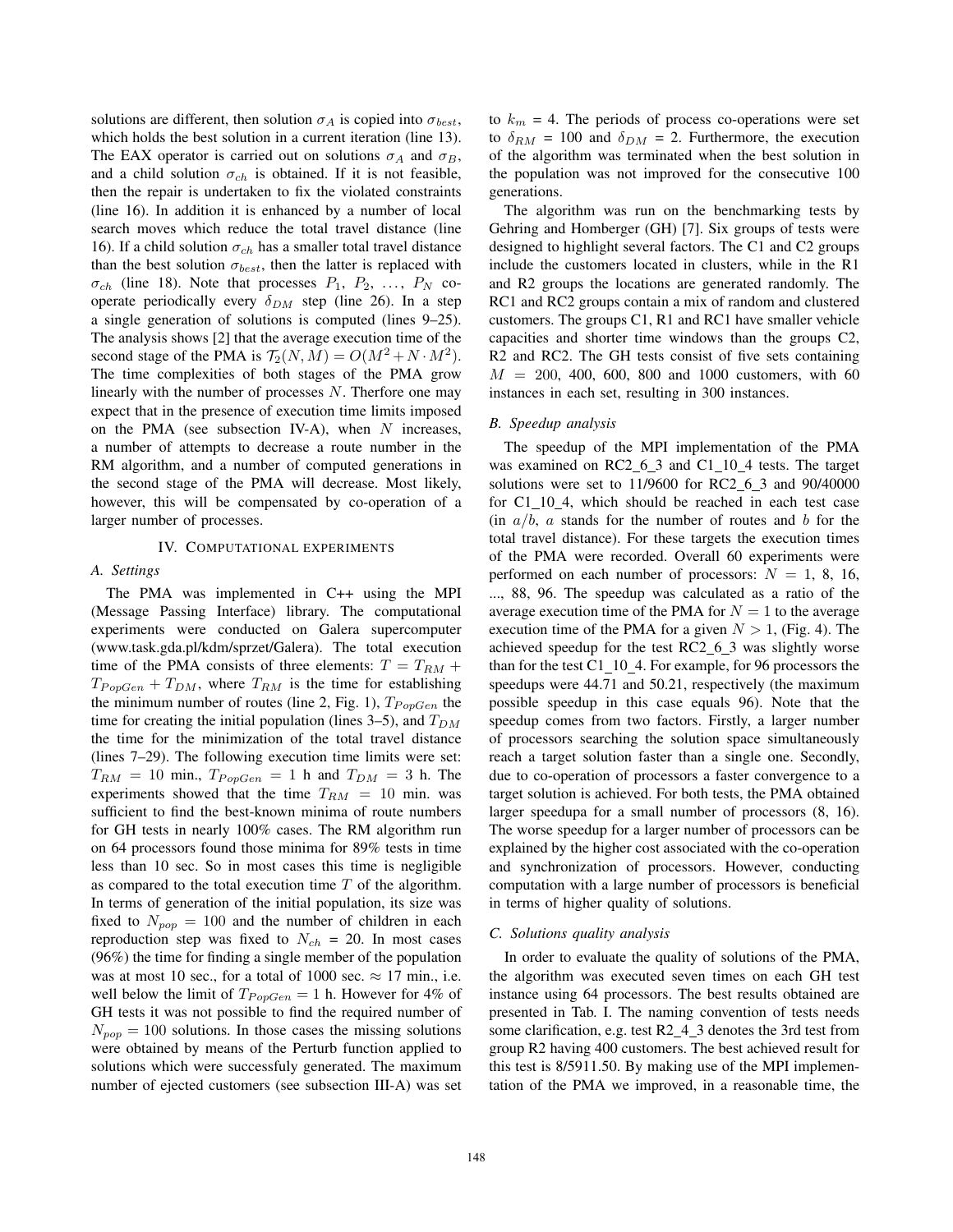

Figure 4. Speedup S vs. number of processors N for tests RC2\_6\_3 and C1\_10\_4 (Ideal stands for the maximum speedup, i.e. equal to N)

solutions to 171 out of 300 GH tests, as compared to the best solutions published on Sintef website [7] on January 30, 2013. The cumulative total distance (CTD) was calculated to evaluate quality of solutions for the particular GH test groups as a whole (Tab. II). Considering the percentage,  $\%B$ , of the CTD, it can be seen that the best results were achieved for the GH test groups RC2 and C2 (85.86% and 96.42%) (the smaller CTD the better). The values of CTD indicate that the PMA gives better results for the problems with large vehicle capacities and wide time windows, and for customers located in clusters.

### V. CONCLUSIONS

The parallel memetic algorithm for the NP-hard vehicle routing problem with time windows is presented. The experiments on GH tests show that the algorithm achieves very good results. We believe that this is due to the novel scheme of process co-operation, which is the main contribution of this work. In the scheme, processes are arranged into a ring, however their order within the ring changes randomly in consective phases of co-operation. During each phase processes pass through the ring and exploit their best solutions found so far. On these solutions the EAX operator is performed, what is adventegous since the created child solutions have likely even better quality than their parents. The cost of co-operation is relatively small, because in a single phase processes communicate only in pairs, as opposed to a case when processes co-operate in larger groups using all-to-all communication. Due to randomization these pairs of co-operating processes changes from phase to phase, what results in better diversifiaction of offspring solutions. Clearly, the efficiency of the EAX operator and the memetic computation paradigm also contribute to high quality of the VRPTW solutions.

#### ACKNOWLEDGMENTS

We thank the following computing centers where the computations of our project were carried out: Academic Computer Centre in Gdańsk TASK, Academic Computer Centre CYFRONET AGH, Kraków (computing grant 027/2004), Interdisciplinary Centre for Mathematical and Computational Modeling, Warsaw University (computing grant G27- 9), Wrocław Centre for Networking and Supercomputing (computing grant 30).

#### **REFERENCES**

- [1] Berger J., Barkaoui M.: *A parallel hybrid genetic algorithm for the vehicle routing problem with time windows.* Computers & OR, 2004: 2037–2053.
- [2] Błocho M.: *A parallel memetic algorithm for the vehicle routing problem with time windows*, PhD thesis, mansucript, 2013 (in Polish).
- [3] Błocho M., Czech Z.J.: *A parallel algorithm for minimizing the number of routes in the vehicle routing problem with time windows*, Parallel Processing & Applied Mathematics (PPAM'2011), Part I, LNCS 7203, pp. 255–265. Springer, Heidelberg, 2012.
- [4] Błocho M., Czech Z.J.: *A parallel EAX-based algorithm for minimizing the number of routes in the vehicle routing problem with time windows*, Proc. 2012 IEEE 14th Intern. Conf. on High Performance Computing and Communications, Liverpool, 1239–1246.
- [5] Bräysy O., Hasle G., Dullaert W.: A multi-start local search *algorithm for the vehicle routing problem with time windows*, Eur. Jour. of OR, 2002.
- [6] Crainic T.G., Nourredine H.: *Parallel meta-heuristics applications*, In: Alba, E. (ed.) Parallel Metaheuristics: A New Class of Algorithms, Wiley, Hoboken, NJ, 2005, 447-494.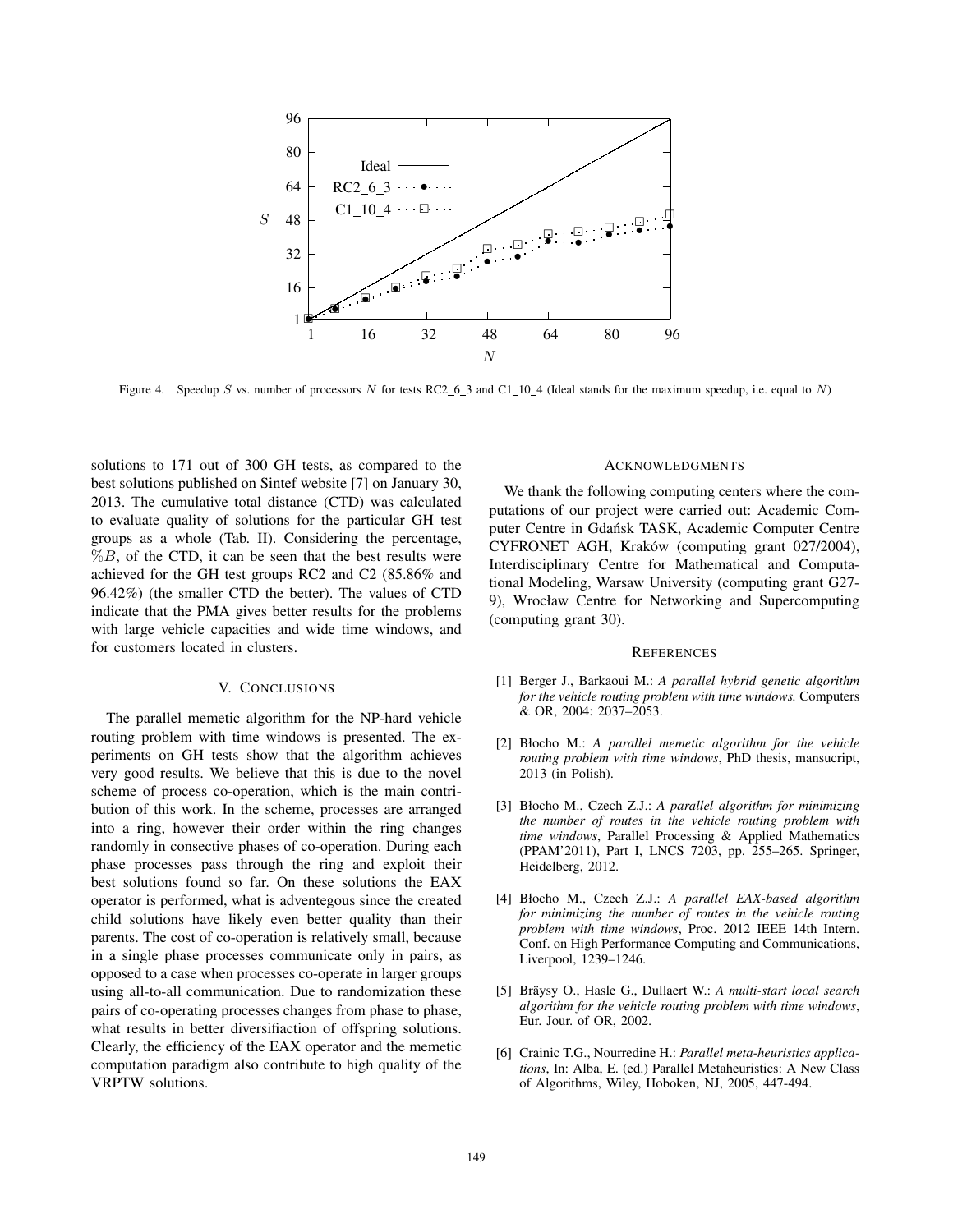| Table I                                                                       |  |
|-------------------------------------------------------------------------------|--|
| THE BEST RESULTS FOR GH TESTS (NEW WORLD-BEST RESULTS ARE MARKED IN BOLDFACE) |  |

|                         | C <sub>1</sub>             | C <sub>2</sub> | R <sub>1</sub> | R <sub>2</sub>             | RC1                        | RC2                        |  |  |  |  |
|-------------------------|----------------------------|----------------|----------------|----------------------------|----------------------------|----------------------------|--|--|--|--|
| 200 customers           |                            |                |                |                            |                            |                            |  |  |  |  |
| $\mathbf{1}$            | 20/2704.57                 | 6/1931.44      | 20/4784.11     | 4/4483.16                  | 18/3602.80                 | 6/3099.53                  |  |  |  |  |
| $\overline{c}$          | 18/2917.89                 | 6/1863.16      | 18/4042.42     | 4/3621.20                  | 18/3249.05                 | 5/2825.24                  |  |  |  |  |
| 3                       | 18/2707.35                 | 6/1775.08      | 18/3381.96     | 4/2880.62                  | 18/3008.76                 | 4/2601.87                  |  |  |  |  |
| $\overline{4}$          | 18/2643.31                 | 6/1703.43      | 18/3058.91     | 4/1981.30                  | 18/2865.09                 | 4/2038.56                  |  |  |  |  |
| 5                       | 20/2702.05                 | 6/1878.85      | 18/4107.86     | 4/3366.79                  | 18/3371.00                 | 4/2911.46                  |  |  |  |  |
| 6                       | 20/2701.04                 | 6/1857.35      | 18/3583.14     | 4/2913.03                  | 18/3324.80                 | 4/2873.12                  |  |  |  |  |
| 7                       | 20/2701.04                 | 6/1849.46      | 18/3150.11     | 4/2451.14                  | 18/3189.32                 | 4/2525.83                  |  |  |  |  |
| 8                       | 19/2775.48                 | 6/1820.53      | 18/2958.19     | 4/1849.87                  | 18/3094.49                 | 4/2295.97                  |  |  |  |  |
| 9                       | 18/2687.83                 | 6/1830.05      | 18/3760.58     | 4/3092.04                  | 18/3081.38                 | 4/2175.04                  |  |  |  |  |
| 10                      | 18/2643.55                 | 6/1806.58      | 18/3306.21     | 4/2654.97                  | 18/3006.93                 | 4/2015.61                  |  |  |  |  |
|                         |                            |                | 400 customers  |                            |                            |                            |  |  |  |  |
| 1                       | 40/7152.06                 | 12/4116.14     | 40/10372.31    | 8/9210.15                  | 36/8626.23                 | 11/6682.37                 |  |  |  |  |
| $\overline{\mathbf{c}}$ | 36/7695.55                 | 12/3930.05     | 36/9009.64     | 8/7606.75                  | 36/7984.53                 | 9/6180.62                  |  |  |  |  |
| 3                       | 36/7075.98                 | 11/4018.22     | 36/7898.63     | 8/5911.50                  | 36/7579.90                 | 8/4930.84                  |  |  |  |  |
| $\overline{4}$          | 36/6816.71                 | 11/3720.51     | 36/7322.16     | 8/4241.47                  | 36/7348.34                 | 8/3632.43                  |  |  |  |  |
| 5                       | 40/7152.06                 | 12/3938.69     | 36/9304.56     | 8/7136.90                  | 36/8265.36                 | 8/6710.12                  |  |  |  |  |
| 6                       | 40/7153.45                 | 12/3875.94     | 36/8450.80     | 8/6122.60                  | 36/8190.19                 | 8/5766.61                  |  |  |  |  |
| 7                       | 39/7417.92                 | 12/3894.16     | 36/7673.40     | 8/5018.53                  | 36/7965.04                 | 8/5360.34                  |  |  |  |  |
| 8                       | 37/7347.23                 | 12/3789.89     | 36/7291.25     | 8/4021.86                  | 36/7775.24                 | 8/4793.06                  |  |  |  |  |
| 9                       | 36/7045.55                 | 12/3865.65     | 36/8782.08     | 8/6400.10                  | 36/7767.43                 | 8/4551.80                  |  |  |  |  |
| 10                      | 36/6869.82                 | 11/3833.90     | 36/8156.40     | 8/5791.79                  | 36/7655.50                 | 8/4280.79                  |  |  |  |  |
|                         |                            |                |                |                            |                            |                            |  |  |  |  |
|                         |                            |                | 600 customers  |                            |                            |                            |  |  |  |  |
| 1                       | 60/14095.64                | 18/7774.16     | 59/21412.22    | 11/18214.90                | 55/17231.05                | 14/13324.93                |  |  |  |  |
| $\overline{c}$          | 56/14163.31                | 17/8264.91     | 54/18972.64    | 11/14817.98                | 55/16135.53                | 12/11555.51                |  |  |  |  |
| 3                       | 56/13777.81                | 17/7528.11     | 54/17229.91    | 11/11224.81                | 55/15425.99                | 11/9461.25                 |  |  |  |  |
| $\overline{4}$          | 56/13563.30                | 17/6924.42     | 54/15997.90    | 11/8042.38                 | 55/14883.65                | 11/7141.71                 |  |  |  |  |
| 5                       | 60/14085.72                | 18/7575.20     | 54/20133.02    | 11/15096.20                | 55/16912.68                | 11/13066.52                |  |  |  |  |
| 6                       | 59/16345.44                | 18/7471.17     | 54/18358.93    | 11/12577.36                | 55/16787.63                | 11/11933.88                |  |  |  |  |
| $\overline{7}$          | 58/14816.55                | 18/7512.07     | 54/16941.41    | 11/10114.29                | 55/16369.30                | 11/10773.25                |  |  |  |  |
| 8                       | 56/14487.58                | 17/7596.28     | 54/15852.44    | 11/7655.51                 | 55/16198.94                | 11/10047.86                |  |  |  |  |
| 9                       | 56/13715.48                | 17/7958.26     | 54/19047.80    | 11/13377.56                | 55/16122.07                | 11/9599.28                 |  |  |  |  |
| 10                      | 56/13661.85                | 17/7255.85     | 54/18179.64    | 11/12253.47                | 55/15897.65                | 11/9078.79                 |  |  |  |  |
|                         |                            |                | 800 customers  |                            |                            |                            |  |  |  |  |
| 1                       | 80/25184.38                | 24/11662.08    | 80/36889.96    | 15/28114.25                | 72/33412.03                | 18/20981.14                |  |  |  |  |
| $\overline{2}$          | 72/27189.16                | 23/12286.65    | 72/33023.10    | 15/22797.63                | 72/30272.08                | 16/18183.64                |  |  |  |  |
| 3                       | 72/24516.10                | 23/11411.53    | 72/29910.18    | 15/17839.00                | 72/28404.90                | 15/14512.94                |  |  |  |  |
| 4                       | 72/23914.01                | 23/10850.36    | 72/28160.50    | 15/13307.72                | 72/27395.14                | 15/11102.47                |  |  |  |  |
| 5                       | 80/25166.28                | 24/11425.23    | 72/34051.67    | 15/24285.89                | 72/31420.09                | 15/19136.03                |  |  |  |  |
| 6                       | 79/28665.57                | 23/13150.63    | 72/31476.28    | 15/20563.41                | 72/31240.49                | 15/18151.67                |  |  |  |  |
| 7                       | 77/26492.64                | 24/11370.84    | 72/29356.48    | 15/16837.74                | 72/31007.16                | 15/16883.26                |  |  |  |  |
| 8                       | 74/26595.85                | 23/11303.24    | 72/28077.76    | 15/12855.02                | 72/30289.94                | 15/15818.98                |  |  |  |  |
| 9                       | 72/24653.26<br>72/24218.37 | 23/11726.45    | 72/32814.47    | 15/22402.79<br>15/20494.35 | 72/30479.51<br>72/29969.74 | 15/15359.99<br>15/14468.66 |  |  |  |  |
| 10                      |                            | 23/10989.13    | 72/31645.81    |                            |                            |                            |  |  |  |  |
|                         | 1000 customers             |                |                |                            |                            |                            |  |  |  |  |
| 1                       | 100/42478.95               | 30/16879.24    | 100/53762.92   | 19/42219.21                | 90/46743.83                | 20/30278.50                |  |  |  |  |
| $\overline{c}$          | 90/42509.62                | 29/17126.39    | 91/49819.61    | 19/33586.49                | 90/44720.62                | 18/26677.87                |  |  |  |  |
| 3                       | 90/40356.18                | 28/16884.08    | 91/46136.08    | 19/25309.46                | 90/42886.30                | 18/20177.96                |  |  |  |  |
| $\overline{4}$          | 90/39641.46                | 28/15743.88    | 91/43402.31    | 19/18182.09                | 90/41841.87                | 18/15820.37                |  |  |  |  |
| 5                       | 100/42469.18               | 30/16561.57    | 91/53971.76    | 19/36335.72                | 90/45949.78                | 18/27269.46                |  |  |  |  |
| 6                       | 99/44108.34                | 29/16920.33    | 91/48615.92    | 19/30247.98                | 90/45799.43                | 18/26965.51                |  |  |  |  |
| 7                       | 97/44806.73                | 29/17882.42    | 91/45383.56    | 19/23381.36                | 90/45361.67                | 18/25317.29                |  |  |  |  |
| 8                       | 94/41853.36                | 28/18343.01    | 91/43072.25    | 19/17598.63                | 90/44791.07                | 18/24010.00                |  |  |  |  |
| 9<br>10                 | 90/41006.16                | 29/16442.47    | 91/51093.89    | 19/33131.99                | 90/44882.70                | 18/23341.21<br>18/22372.41 |  |  |  |  |
|                         | 90/40229.20                | 28/15988.21    | 91/49423.01    | 19/30656.00                | 90/44391.00                |                            |  |  |  |  |